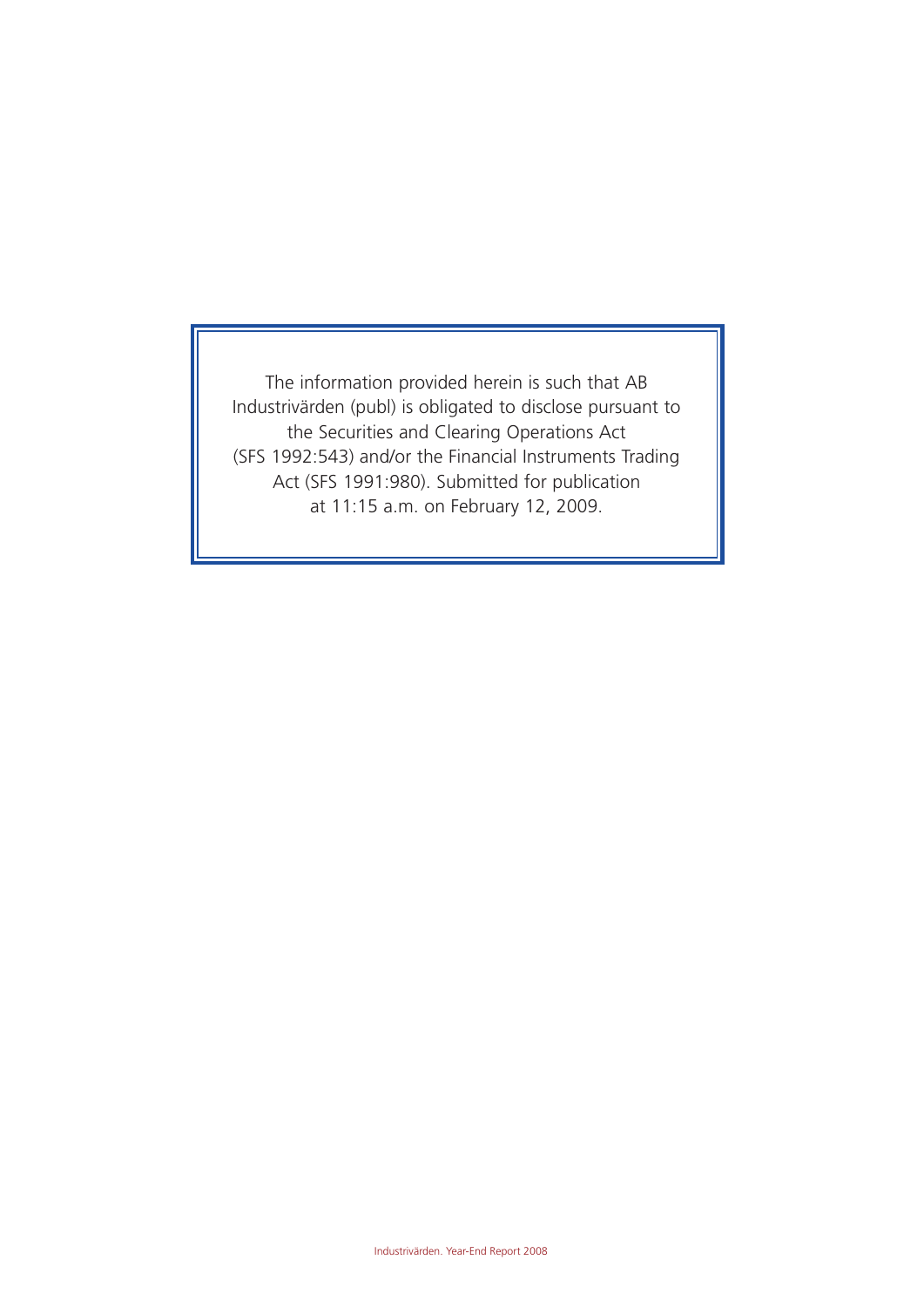

## **Year-End Report 2008**

### **Value development and proposed dividend**

- Net asset value on December 31, 2008, was SEK 62 per share, a decrease of **55% for the year including reinvestment of the dividend in 2008.**  In 2009 net asset value has increased by 11%, to SEK 69 per share on February 9, 2009.
- **The total return in 2008 was -47% for the Class A shares.**
- **Purchases of stock in 2008 totaled SEK 4,644 M, of which SEK 1,830 M was in Volvo Class A shares, after which Industrivärden's ownership in Volvo amounted to 8.5% of the number of votes. Sales of stock totaled SEK 4,314 M. Stocks were thus purchased for a net amount of SEK 330 M.**
- **Earnings per share for 2008 were SEK -75.37 (-5.03).**
- **The Board of Directors proposes a dividend of SEK 4.50 per share (5.00).**

#### **Long-term return**

■ During the last ten-year period, the annual total return for Industrivärden's **Class A shares has exceeded the return index by an average of 2 percentage points per year.**

### **Current status**

*"Industrivärden has an entirely transparent balance sheet with market-valued assets in liquid stocks. We have no contingent liabilities or financial obligations entailing high risk, and we have refrained from making private equity investments, which are difficult to analyze and which usually entail a high level of gearing and thus high financial risk. With an equity ratio of approximately 70%, firm credit facilities and income that exceeds our expenses, we stand on solid ground in our role as an active long-term owner in our portfolio companies," comments Anders Nyrén, President and CEO of Industrivärden.* 

| <b>Financial summary</b>                           | Feb. 9, 2009 | Dec. 31, 2008 | Dec. 31, 2007 |
|----------------------------------------------------|--------------|---------------|---------------|
| Value of equities portfolio, SEK billion           | 37.4         | 34.7          | 65.8          |
| - total return, %                                  | 8            | $-45$         | $-2$          |
| Borrowings, interest-bearing net debt, SEK billion | 10.9         | 10.8          | 11.0          |
| - debt-equity ratio, %                             | 29.1         | 31.1          | 16.6          |
| - average interest rate, %                         | 4.7          | 4.7           | 4.6           |
| Net asset value, SEK billion                       | 26.5         | 23.9          | 54.8          |
| Net asset value, SEK per share                     | 69           | 62            | 142           |
| - development, incl. reinvested dividends, %       | 11           | $-55$         | $-3$          |
| Management cost, %                                 | 0.22         | 0.23          | 0.13          |
| Dividend yield, Class A shares, %                  | 8.3          | 7.9           | 4.4           |
| Total return, Class A shares, %                    | -5           | $-47$         | $-14$         |

#### u*Long-term industrial developer of listed Nordic companies*

*Industrivärden is one of the Nordic region's leading holding companies, with ownership in a concentrated selection of listed Nordic companies with good development potential. The goal is to generate high growth in net asset value over time.*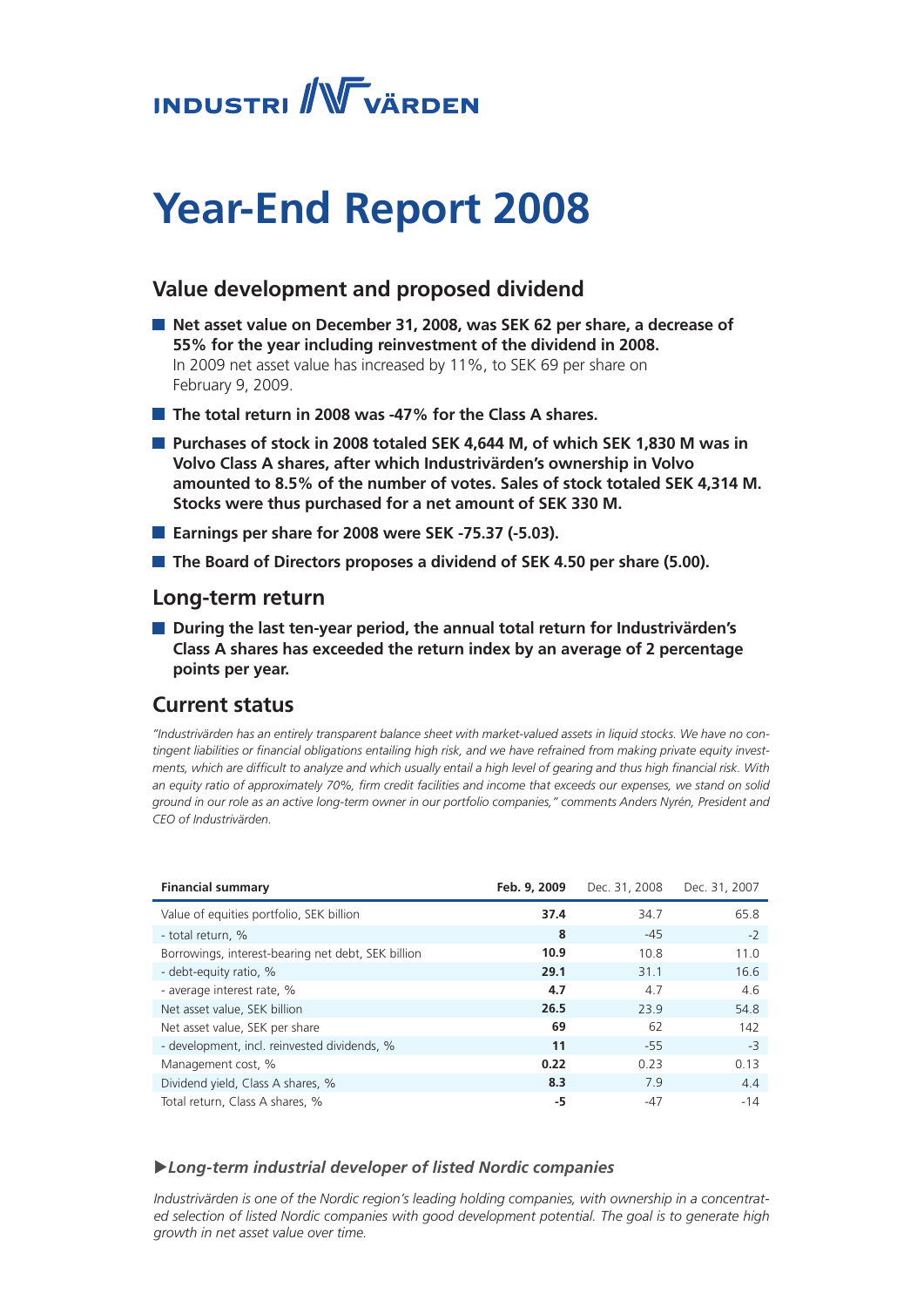#### **CEO's message**

The price decline on the world's stock exchanges that began at mid-year 2007 continued throughout 2008 and accelerated considerably after Lehman Brothers declared bankruptcy on September 15. This sharp decline came mainly against the backdrop of a collapsed global credit system that does not have the ability to provide loans and finance activities, which forms the foundation of a working national economy. Unfortunately, as 2009 gets under way there are few clear signs of a return to a more normal function. As a result of interest rate cuts that are now being carried out together with powerful stimulus measures in all key economies, we should begin to see a turn for the better. The question is only how long this normalization process will take and how much damage the credit collapse will have caused.

Industrivärden is a long-term owner in some of Sweden's leading listed companies, with competitive positions in the world market. They are largely active in industries that have been severely hurt by the lack of normal credits, with poorer sales and profitability as a result. In 2008 the value of our portfolio fell by SEK 31 billion, and Industrivärden's stock's total return was -47%, compared with -39% for the total return index. However, a player such as Industrivärden, with a long-term investment philosophy, must be assessed from a long-term perspective. Over long periods of time, Industrivärden's stock has delivered a competitive total return for its shareholders – which is a clear validation of our strategy.

During the year, as in previous years, in our capacity as an active owner we strived to contribute to the favorable development of our portfolio companies. This is a task that requires a long-term, consistent way of working. I am therefore pleased to note that several of our portfolio companies have further strengthened their positions. Handelsbanken's focus on the traditional branch operations and SSAB's strategic acquisition of capacity in IPSCO are prime examples of this.

In 2008 we continued to increase our ownership position in Volvo – an investment that we believe has major potential against the background of the rising global need for transport, extensive infrastructure development in major growth countries, and growing environmental concerns.

Our aim in our borrowing is to maintain a debt-equity ratio of less than 20% over the long term. In an extreme situation of the kind we are now experiencing, with dramatically diminished stock market values, our debt-equity ratio has fallen short of our long-term objective. Our credit undertakings are not contingent on our debt-equity ratio.

Industrivärden has an entirely transparent balance sheet with market-valued assets in liquid stocks. We have no contingent liabilities or financial obligations entailing high risk. We have also refrained from making private equity investments, which are difficult to analyze and which usually entail a high level of gearing and thus high financial risk. With an equity ratio of approximately 70%, firm credit facilities and income that exceeds our expenses, we stand on solid ground in our role as an active long-term owner in our portfolio companies.

With the proposed dividend of SEK 4.50 per share, we continue to achieve our goal of paying a higher dividend yield than the average for the Stockholm Stock Exchange, as this is also the lowest level in order not to pay any income tax.

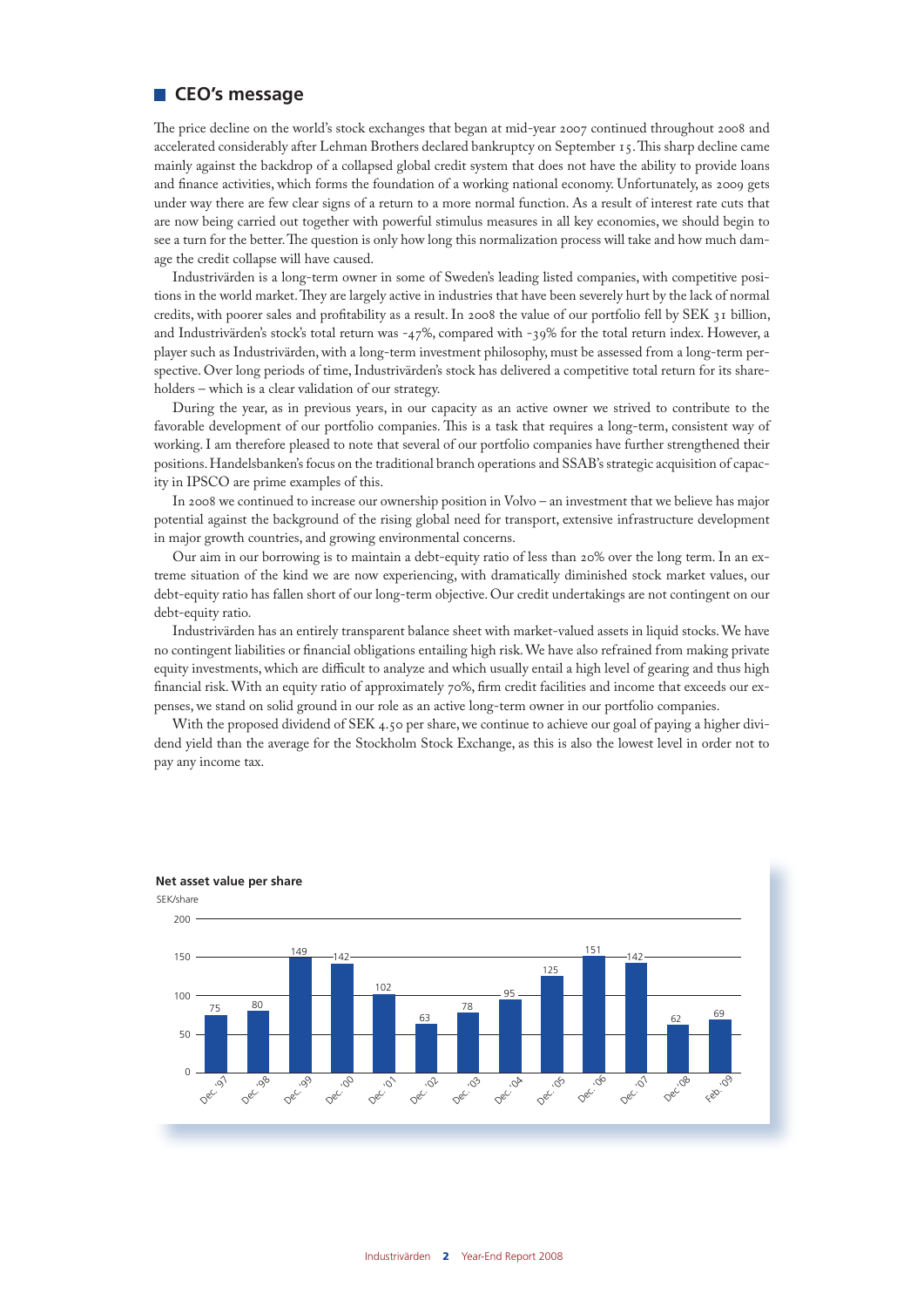#### **Industrivärden's value development**

Industrivärden's is the leading Nordic player in its field - active ownership in listed Nordic companies - with the goal of creating growth in value through long-term, structured ownership work in a transparent portfolio of a limited number of listed companies. This work is conducted with low management costs. Through this active ownership, Industrivärden's stock, over time, has been a good investment that has generated a higher return than the return index.

The total return for the equities portfolio was -45% in 2008, which was 6 percentage points lower than the return index. Of the major holdings, Ericsson, Skanska and Handelsbanken performed better than the index.

During the period January 1–February 9, 2009, the total return for the equities portfolio was 8%, which was 4 percentage points higher than the return index.

|                  | Total return 2008 |       | Average annual total return, % |                          |
|------------------|-------------------|-------|--------------------------------|--------------------------|
|                  | SEK billion       | $\%$  | Five years<br>2004-2008        | Ten years<br>1999-2008   |
| Ericsson         | $-1.1$            | $-20$ | $\mathbf 0$                    | $-10$                    |
| Skanska          | $-1.2$            | $-32$ | 10                             | 8                        |
| Handelsbanken    | $-4.6$            | $-34$ | 1                              | 5                        |
| Höganäs          | $-0.2$            | $-40$ | $-10$                          | $\overline{2}$           |
| <b>SCA</b>       | $-3.2$            | $-41$ | $-4$                           | 5                        |
| Indutrade        | $-0.8$            | $-42$ |                                |                          |
| Munters          | $-0.4$            | $-48$ | $-4$                           | 8                        |
| Sandvik          | $-8.0$            | $-54$ | $\overline{4}$                 | 10                       |
| Volvo            | $-3.4$            | $-57$ | 6                              | $\overline{7}$           |
| SSAB             | $-5.4$            | $-60$ | 16                             | 16                       |
| Hemtex           | $-0.2$            | $-77$ | $\overline{\phantom{a}}$       | $\overline{\phantom{a}}$ |
| <b>Total</b>     | $-28.5$           | $-45$ |                                |                          |
| Index (SIXRX)    |                   | $-39$ | 5                              | 3                        |
| Industrivärden A |                   | -47   | 3                              | 5                        |

#### **Total return for portfolio companies and Industrivärden**

Total returns, expressed in SEK billion, pertain to the change in value during the period including dividend income for the respective portfolio companies. Of the shareholdings listed above, Höganäs has been held for less than five years.

Indutrade and Hemtex became listed in October 2005.

#### **Development for the portfolio companies – active ownership**

Industrivärden's influence in its portfolio companies is based on sizable ownership stakes and a strong position of trust. With this as the starting point, Industrivärden exercises its active ownership role through interaction with other major owners in the aim of finding ways to increase the value of the shareholdings. This active ownership in the portfolio companies is exercised by board members with ties to Industrivärden, through work on nominating committees and through direct dialog between Industrivärden's investment organization and leading representatives of the portfolio companies.

**Handelsbanken** Net interest income rose 23% to SEK 19.2 billion, while commissions decreased by 12% to SEK 6.8 billion. The net result of financial items stated at fair value increased by 4% to SEK 3.2 billion. Loan losses amounted to SEK 1.6 billion, and the Tier I capital ratio (Basel II) was 10.5%. Operating income for the fourth quarter including capital gains rose 39%, while the increase for the full year was 4%, to SEK 15.3 billion. Handelsbanken opened 28 new branches outside Sweden during the year, while an additional 14 were added through the acquisition of Lokalbanken in Denmark. Net interest income for the branch operations outside Sweden rose 33%. Handelsbanken shows good liquidity and can, if needed at short notice, free up considerable liquid funds. A dividend of SEK 7.00 per share (8.50) has been proposed.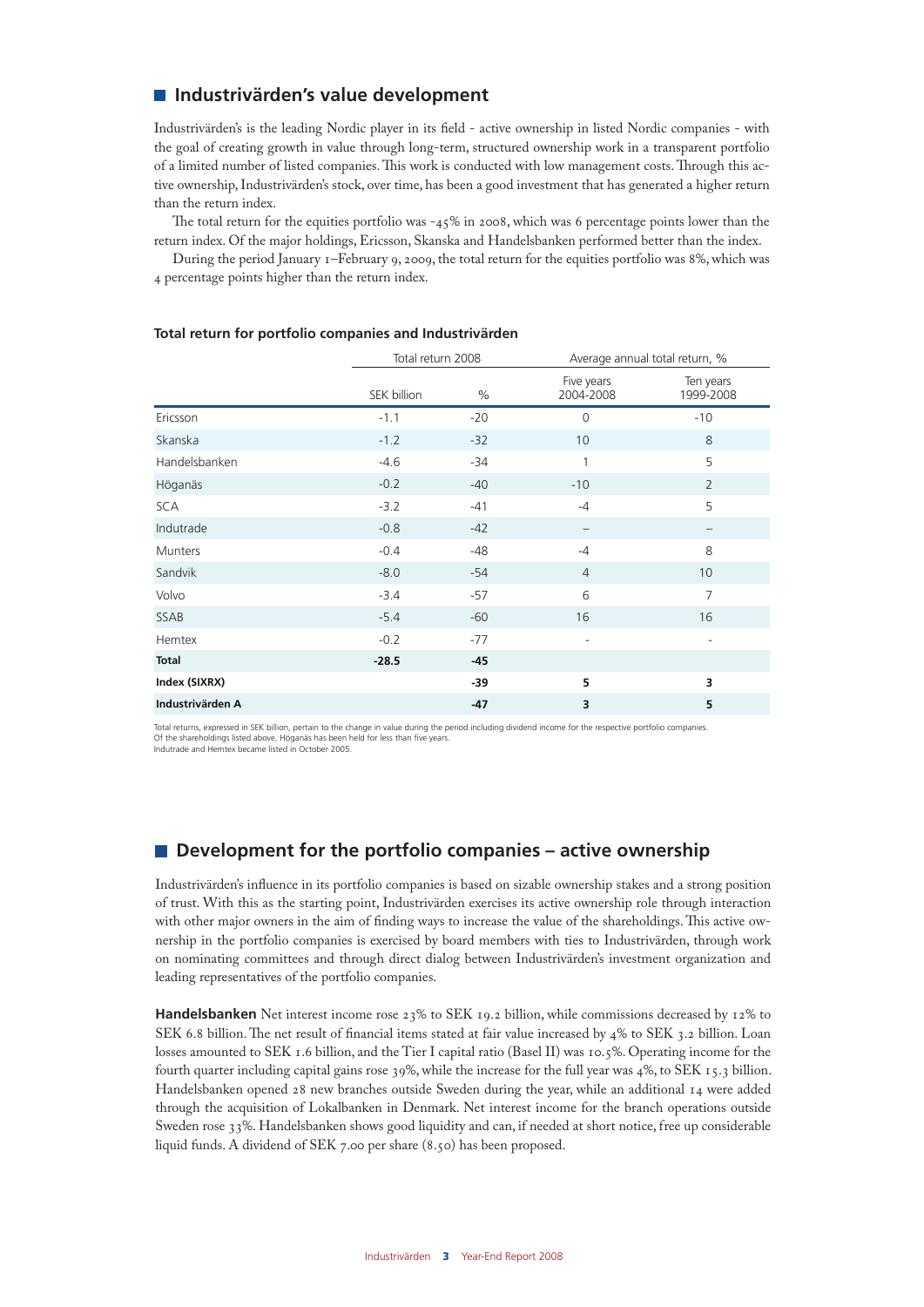**Sandvik** Invoicing increased by 7%, but income after financial items fell 19% to SEK 10.6 billion, mainly due to poorer earnings for Materials Technology and costs for production adaptations in response to lower volumes during the fourth quarter. Earnings decreased slightly for the Tooling unit and were unchanged for Mining & Construction. Order bookings, which were level with the preceding year, fell sharply during the fourth quarter as a result of the global economic slowdown. Cash flow from operating activities strengthened by 77% to SEK 9.7 billion. The board has proposed a dividend of SEK 3.15 per share (4.00).

**SSAB** Sales rose 34% to SEK 54.3 billion. Income after financial items rose 29% in 2008, to SEK 9.0 billion, of which the contribution from the North American operations was SEK 3.0 billion. The full-year result thus represents record earnings. Against the background of the abrupt drop in demand in the steel market during the fourth quarter, a decision has been made on a cost-cutting program that will generate annual savings of SEK 1 billion starting in 2010. Operating cash flow strengthened by 51% to SEK 5.4 billion. In 2008 the share of delivered niche products increased further to 33% of total deliveries. SSAB's niche strategy, combined with the adaptation measures that have been taken, makes it well-positioned for the changed market situation. A dividend of SEK 4.00 per share (5.00) has been proposed.

**SCA** Net sales rose 4% to SEK 110.4 billion, of which half of the increase was volume growth. Income after financial items fell 24% to SEK 6.2 billion. The hygiene segment is showing good growth and considerable resilience to the economic downturn. Sales and operating income improved considerably for the Tissue unit, and performance for Personal Care remains favorable. Falling demand within Packaging is being met by increased efficiency and production cuts. The Forest Products business posted an earnings decline for the full year 2008, with a slight earnings improvement during the fourth quarter. The board has proposed a dividend of SEK 3.50 per share  $(4.40)$ .

**Ericsson** Net sales rose 11% in 2008, with continued good demand for the entire product portfolio in all regions. The fourth quarter showed the strongest sales growth during the year. Income after financial items decreased by 19% in 2008, to SEK 24.8 billion (excluding SEK 7.6 billion in restructuring costs). The earnings trend was positive for the third quarter in a row, and income after financial items rose 25% for the fourth quarter. The costcutting program has been expanded and is expected to generate annual savings of SEK 10 billion from 2010. Ericsson has a strong financial position, and its net cash position improved for the full year by SEK 11 billion, to SEK 35 billion. A dividend of SEK 1.85 per share (2.50) has been proposed.

**Volvo** Net sales rose 6% to SEK 304 billion. Income after financial items fell 35% to SEK 14.0 billion after a loss of SEK 2.5 billion was posted for the fourth quarter. The economic downturn has dramatically affected demand in Volvo's core Trucks and Construction Equipment units, and operating income for the full year consequently fell 29%. Through successful work at reducing inventories, a positive cash flow of SEK 1.8 billion was achieved during the fourth quarter. Strong measures have been taken to lower costs. The board has proposed a dividend of SEK 2.00 per share (5.50).

**Skanska** Net sales rose 4% to SEK 144 billion. The increase for Construction, Skanska's largest business stream, was 8%. Income after financial items fell 22% to SEK 4.4 billion, mainly due to project write-downs and costs for adapting operations. Operating income strengthened for the Commercial Development and Infrastructure Development business streams. At year-end 2008, accrued surplus values in project development operations totaled approximately SEK 9 billion. A dividend of SEK 5.25 per share has been proposed (preceding year: 5.25 and 3.00 in extra dividend).

**Munters** Net sales rose 5% in 2008, to SEK 6.6 billion, and income after financial items fell 46% to SEK 285 M. Costs for a completed efficiency improvement program and other nonrecurring costs accounted for most of the earnings decline. The board has proposed that no dividend be paid for the year (SEK 2.50 per share).

**Höganäs** Net sales rose 5%, but income after financial items fell 14% to SEK 483 M. Sales volume in 2008 decreased by 3% due to weaker demand during the fourth quarter. Cash flow from operating activities strengthened. A dividend of SEK 3.00 per share (6.25) has been proposed.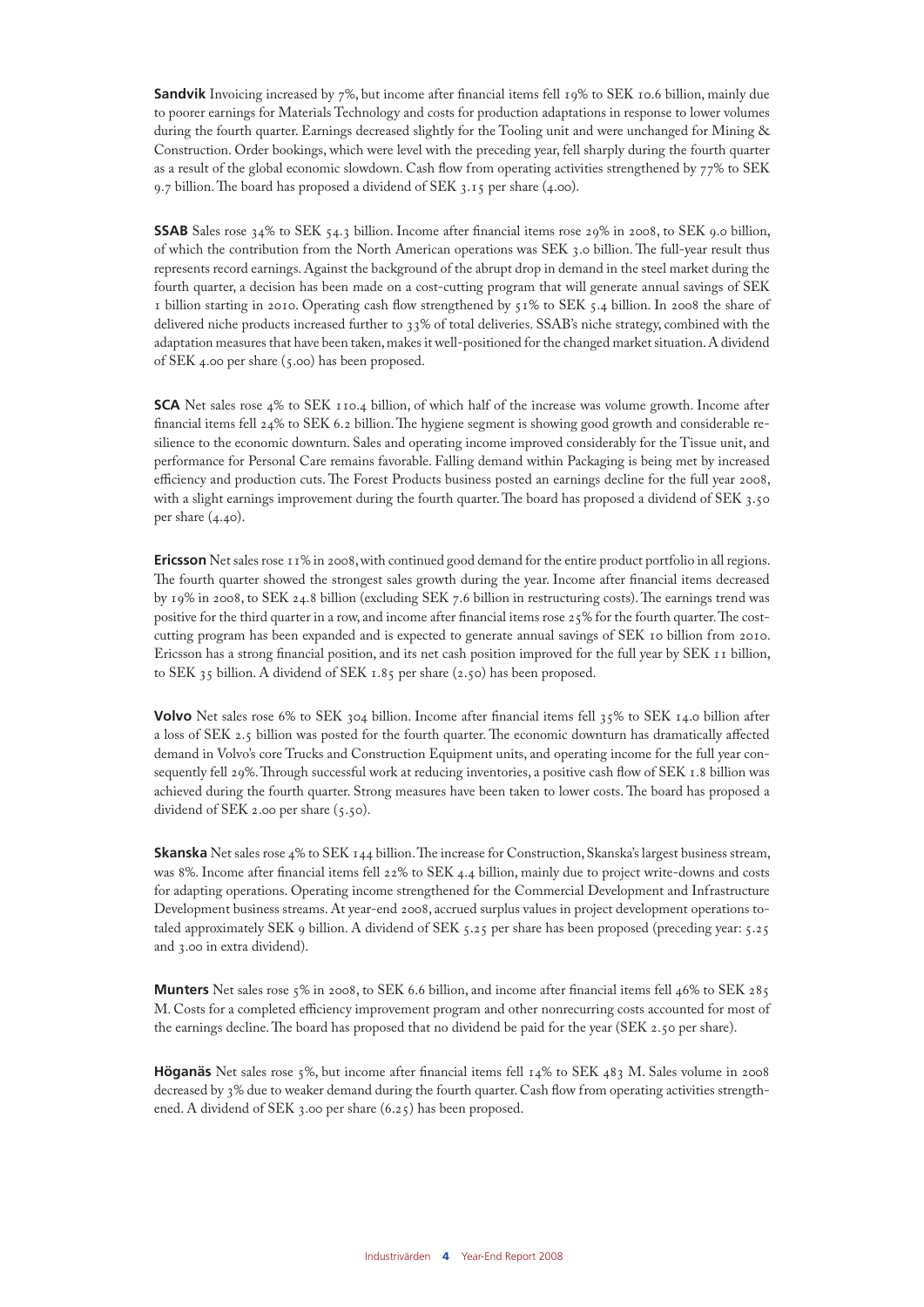#### **Equities portfolio, February 9, 2009**

| Company        | Share of<br>portfolio | Market<br>value, SEK<br>billion | Investment case and strategic events                                                                                                                                                                                                                | P/E<br>multiple* |
|----------------|-----------------------|---------------------------------|-----------------------------------------------------------------------------------------------------------------------------------------------------------------------------------------------------------------------------------------------------|------------------|
| Sandvik        | 21%                   | 68                              | <b>Through a niche focus and a strong R&amp;D profile, the company</b><br>has established a world-leading position in materials tech-<br>nology with a concentration of products for the manufactur-<br>ing and mining industries.                  | 15               |
|                |                       |                                 | Acquisitions are being made in strategic areas with greater<br>exposure to emerging markets in Asia and Eastern Europe.                                                                                                                             |                  |
| Handelsbanken  | 20%                   | 73                              | A decentralized branch operation with local customer<br>responsibility is contributing to high customer satisfaction<br>and enabling good profitability.<br>Organic growth in priority markets.                                                     | 9                |
| Ericsson       | 14%                   | 234                             | The market's largest and most profitable supplier of mobile<br>telecom systems, with a leading position in telecom deve-<br>lopment.                                                                                                                | $19**$           |
|                |                       |                                 | Strong position ahead of operators' investments in the next<br>generation (LTE) of telecom systems and favorable growth in<br>the Services segment.                                                                                                 |                  |
| <b>SCA</b>     | 13%                   | 48                              | $\blacksquare$ The European leader in the hygiene market – with high-<br>growth niche products – and in packaging.                                                                                                                                  | 11               |
|                |                       |                                 | New organization and focus on profitable growth with strong<br>brands in the hygiene segment and improved profitability in<br>packaging.                                                                                                            |                  |
| <b>SSAB</b>    | 11%                   | 25                              | ■ World-leading position in the quenched steel and advanced<br>high strength sheet niches creates solid base for growth and<br>high profitability.                                                                                                  | 9                |
|                |                       |                                 | The acquisition of IPSCO's North American steel mills and<br>subsequent capacity investments in North America have<br>strengthened SSAB's position as a leading producer of quen-<br>ched steels and is enabling continued international expansion. |                  |
| Volvo          | 9%                    | 96                              | Through innovative, customer-adapted product development<br>and high quality, the company has a world-leading position in<br>commercial transport solutions.                                                                                        | >30              |
|                |                       |                                 | Expansion in Asia, such as through the acquisitions of Nissan<br>Diesel and Lingong.                                                                                                                                                                |                  |
| Skanska        | 6%                    | 32                              | ■ Unique turnkey know-how in construction combined with<br>a process focus has created a leading construction company<br>with value-creating project development.                                                                                   | 12               |
|                |                       |                                 | New business plan and new financial targets. Greater invest-<br>ment in infrastructure activities.                                                                                                                                                  |                  |
| Indutrade      | 4%                    | 4                               | By combining sales of industrial consumables with good or-<br>ganic growth and a highly refined model for acquisition-based<br>growth, the company has succeeded in showing impressive<br>profitability growth.                                     | 7                |
| <b>Munters</b> | $1\%$                 | 3                               | Establishment in new geographic markets.<br>Strong global position in a business area with major growth                                                                                                                                             | 11               |
|                |                       |                                 | potential through organic growth as well as further develop-<br>ment of products, services and application areas.<br>Acquisitions are adding new product areas and geographic<br>markets.                                                           |                  |
| Höganäs        | 1%                    | 3                               | Market leader in the growing niche of metal powders, used<br>primarily for component manufacturing in the auto industry.                                                                                                                            | 8                |
|                |                       |                                 | Strong focus on collaboration with customers on develop-<br>ment of new components. Acquisition of powders business<br>in the U.S.                                                                                                                  |                  |
|                |                       |                                 |                                                                                                                                                                                                                                                     |                  |

Total 100% 586

\* External consensus estimate for 2009 according to Bloomberg as per February 9, 2009. \*\* Excluding restructuring costs.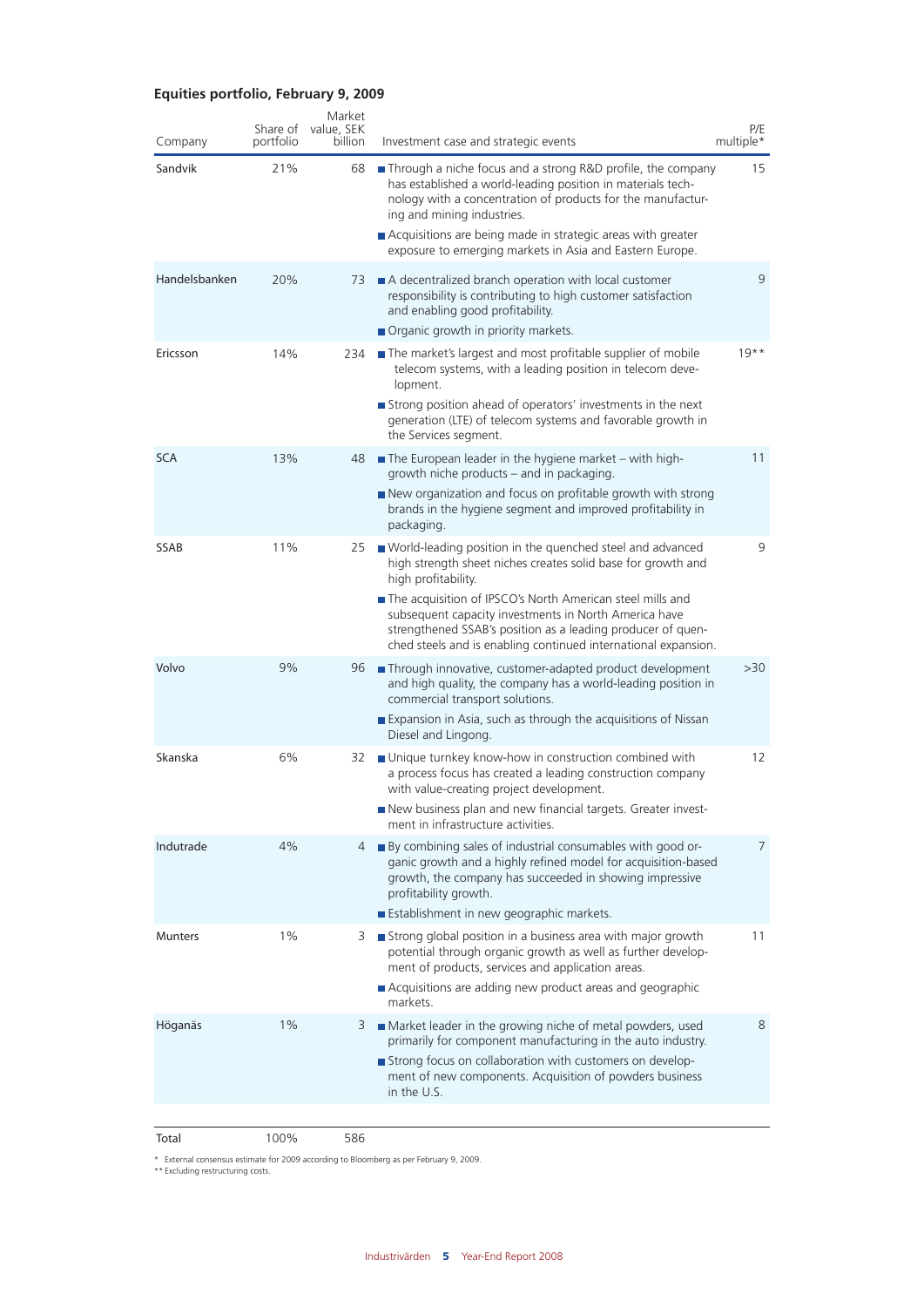#### **Equities transactions, short-term trading and management costs**

In 2008, reallocations were made in the equities portfolio through, among other things, purchases of Volvo A shares and net sales of Ericsson B, Handelsbanken A, Skanska B, SSAB A and Volvo B. Purchases of shares totaled SEK 4,644 M and sales totaled SEK 4,314 M. The value of the equities portfolio decreased during the year from SEK 65,844 M to SEK 34,744 M.

Short-term trading during the year generated a profit of SEK 68 M (142). Management costs totaled SEK 81 M (86).

#### **Net debt and liquidity**

Interest-bearing net debt amounted to SEK 10,813 M as per December 31, 2008, a decrease of SEK 138 M for the year. The net debt-equity ratio was 31.1% on December 31. On February 9, 2009, the net debt-equity ratio was 29.1%. The average interest rate, which is fixed for just under five years, is 4.7%. Of interest-bearing net debt, loans of SEK 2.1 billion and SEK 1.2 billion fall due in 2009 and 2010, respectively. For refinancing purposes, the Group has cash and cash equivalents worth SEK 1.1 billion as per December 31 and granted, unutilized bank overdraft facilities worth SEK 3.4 billion.

#### **Net asset value**

Net asset value was SEK 23.9 billion on December 31, 2008, a decrease of SEK 30.9 billion for the year. The value of the equities portfolio decreased by 47%, while interest-bearing net debt decreased by SEK 0.2 billion. Net asset value decreased during year by SEK 80 per share, to SEK 62 per share, or by 56%. Net asset value on February 9, 2009, was SEK 26.5 billion, or SEK 69 per share, an increase of 11% since the start of the year. Net asset value including reinvested dividends decreased by 55% in 2008. The discount to net asset value narrowed during the same period, which is why Industrivärden's stock, which fell by 47% including reinvestment of the dividend in 2008, performed better than net asset value.

| SEK billion                                        | Feb. 9, 2009 | Dec. 31, 2008 | Dec. 31, 2007 | Dec. 31, 2006 |
|----------------------------------------------------|--------------|---------------|---------------|---------------|
| Equities portfolio                                 | 37.4         | 34.7          | 65.8          | 63.3          |
| Interest-bearing net debt                          | $-10.9$      | $-10.8$       | $-110$        | $-4.5$        |
| Net asset value<br>Net asset value per share (SEK) | 26.5<br>69   | 23.9<br>62    | 54.8<br>142   | 58.8<br>151   |
| Debt-equity ratio                                  | 29.1%        | 31.1%         | 16.6%         | $7.2\%$       |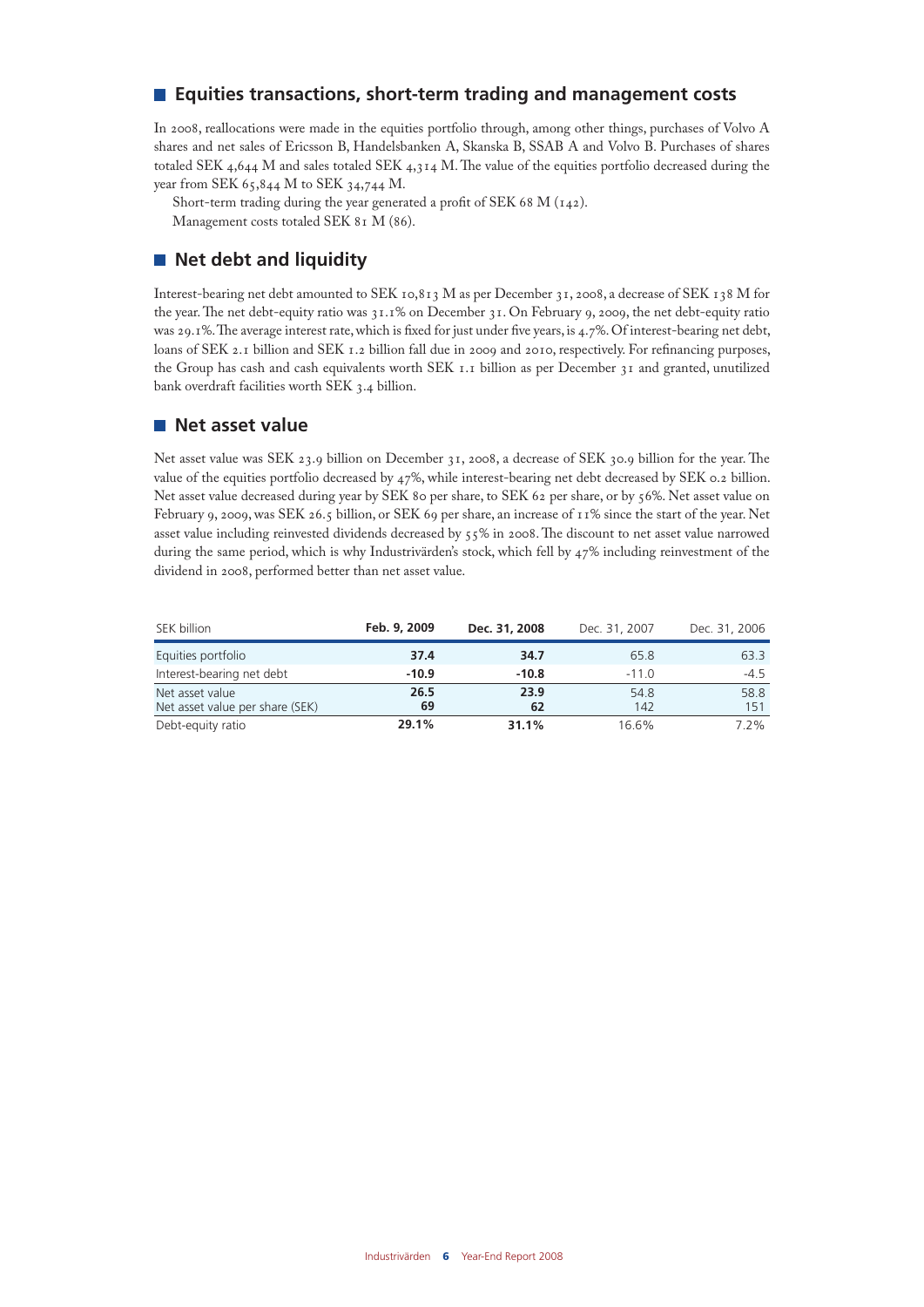#### **Other information**

#### **Dividend**

The Board of Directors has proposed a dividend of SEK 4.50 per share (5.00) and May 13, 2009, as the record date, for a total dividend payout of SEK 1,738 M.

#### **Accounting principles**

This year-end report has been prepared in accordance with IAS 34 Interim Financial Reporting. The consolidated financial statements have been prepared in accordance with International Financial Reporting Standards (IFRS) as adopted by the EU, and the Swedish Annual Accounts Act. The Parent Company's financial statements have been prepared in accordance with RFR 2.1, Accounting for Legal Entities, and the Swedish Annual Accounts Act. No changes have taken place in the Group's or Parent Company's accounting and valuation principles compared with the accounting and valuation principles applied and described in the 2007 Annual Report.

#### **Risks and uncertainties**

The dominant risk in Industrivärden's business is share price risk, i.e., the risk of a decrease in value caused by changes in share prices. A one percent change in the share price of the holdings in the equities portfolio as per December 31, 2008, would have affected the market value by approximately +/– SEK 350 M.

#### **Related party transactions**

No transactions have taken place between Industrivärden and related parties that have materially affected the Company's position or earnings for the year, apart from the dividends received from the associated companies Indutrade, SCA, Skanska and SSAB.

#### **Expanded management team**

Industrivärden's Chief Financial Officer, Martin Hamner, has been named a member of the Company's Executive Management. Hamner (b. 1964, BA Econ.) has been employed since 2008. Prior to joining Industrivärden he served as Group Controller for ASSA ABLOY and as an Authorized Public Accountant for PricewaterhouseCoopers.

Stockholm, February 12, 2009

the board of directors

#### **Nominating Committee's proposal for the Board of Directors**

Industrivärden's 2008 Annual General Meeting assigned the Chairman of the Board with the task of contacting four shareholders from among the largest registered shareholders in terms of votes in Euroclear's printout of the shareholder register on August 29, 2008, who each appoint one representative who is not a director on the Company's board, to form together with the Chairman of the Board a nominating committee for the time until a new nominating committee has been appointed based on the mandate from the next Annual General Meeting.

Accordingly, the following persons were appointed as members of the Nominating Committee: Tom Hedelius (Chairman of Industrivärden), Bo Damberg (the Jan Wallander and Tom Hedelius Foundation and others), Håkan Sandberg (Handelsbanken Pension Foundation and Handelsbanken Pension Fund – committee chair), Ulf Lundahl (L E Lundbergföretagen) and Anders Nyberg (SCA Pension Foundation and others).

The Nominating Committee has proposed to the Annual General Meeting that Boel Flodgren, Tom Hedelius, Finn Johnsson, Fredrik Lundberg, Sverker Martin-Löf, Lennart Nilsson and Anders Nyrén be re-elected to serve on the Company's board. In addition, the Committee has proposed the new election of Olof Faxander, President and CEO of SSAB since 2006. Faxander (b. 1970, B.A. Econ., M.Sc. Eng.) has previous experience in senior positions with Outokumpu and Avesta Sheffield/Polarit. The Nominating Committee has also nominated Tom Hedelius for election as Chairman of the Board at the Annual General Meeting. Shareholders who together represent approximately two-thirds of the total number of votes in the Company intend to support the Nominating Committee's proposal.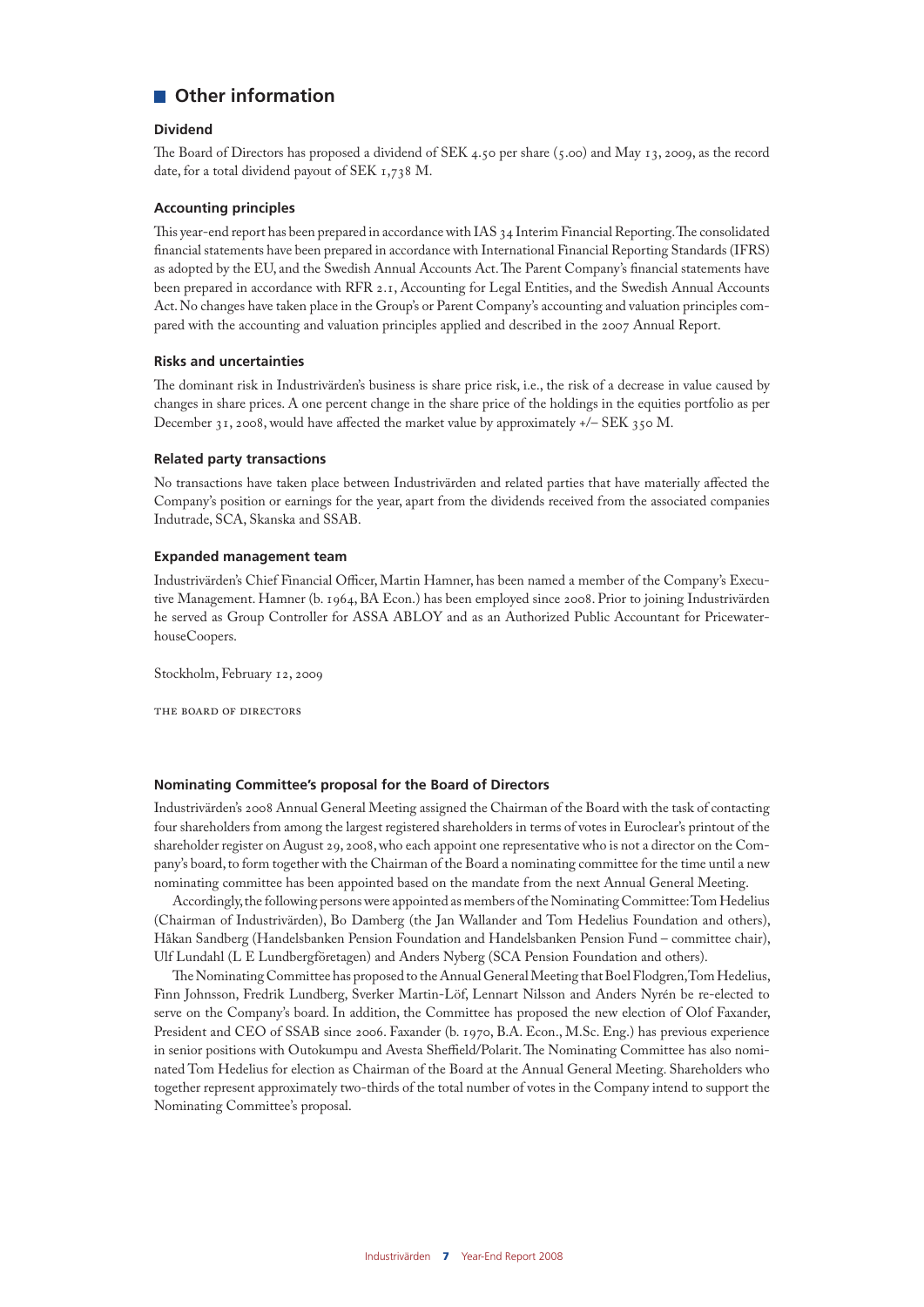#### **Auditors' Review Report**

We have reviewed the year-end report for AB Industrivärden (publ) for the period January 1–December 31, 2008. The Board of Directors and President are responsible for the preparation and presentation of this year-end report in accordance with the Annual Accounts Act and IAS 34. Our responsibility is to express a conclusion on this year-end report based on our review.

We conducted our review in accordance with the Swedish standard for such reviews, SÖG 2410 - Review of Interim Financial Information Performed by the Independent Auditor of the Entity. A review consists of making inquiries, primarily of persons responsible for financial and accounting matters, and applying analytical and other review procedures. A review is substantially less in scope than an audit conducted in accordance with Standards on Auditing in Sweden (RS) and other generally accepted auditing practices. The procedures performed in a review do not enable us to obtain a level of assurance that would make us aware of all significant matters that might be identified in an audit. Therefore, the conclusion expressed based on a review does not give the same level of assurance as a conclusion expressed based on an audit.

Based on our review, nothing has come to our attention that causes us to believe that the year-end report is not prepared, in all material respects, in accordance with the Annual Accounts Act and IAS 34.

Stockholm, February 12, 2009

PricewaterhouseCoopers AB Anders Lundin *Authorized Public Accountant*



#### **Information about Industrivärden and its portfolio companies**

www.industrivarden.net www.sandvik.com www.handelsbanken.com www.ssab.com www.sca.com www.ericsson.com www.volvogroup.com www.skanska.com www.indutrade.com www.munters.com www.hoganas.com www.hemtex.com

#### **Contact information**

Anders Nyrén, President and CEO, tel. +46-8-666 64 00 Sverker Sivall, IR, tel. +46-8-666 64 19 Carl-Olof By, Executive Vice President, tel. +46-8-666 64 00 Martin Hamner, CFO, tel. +46-8-666 64 00

Industrivärden's complete contact information can be found on page 12.

#### **Financial calendar 2009**

The 2008 Annual Report will be published in mid-March 2009 and will be sent to shareholders upon request. Copies are also on hand at the Company's head offices at Storgatan 10, Stockholm. The 2009 Annual General Meeting will be held at 10 a.m. on May 8, 2009, at the Grand Hotel in Stockholm. Interim report January–March: May 4 Interim report January–June: August 4 Interim report January–September: November 2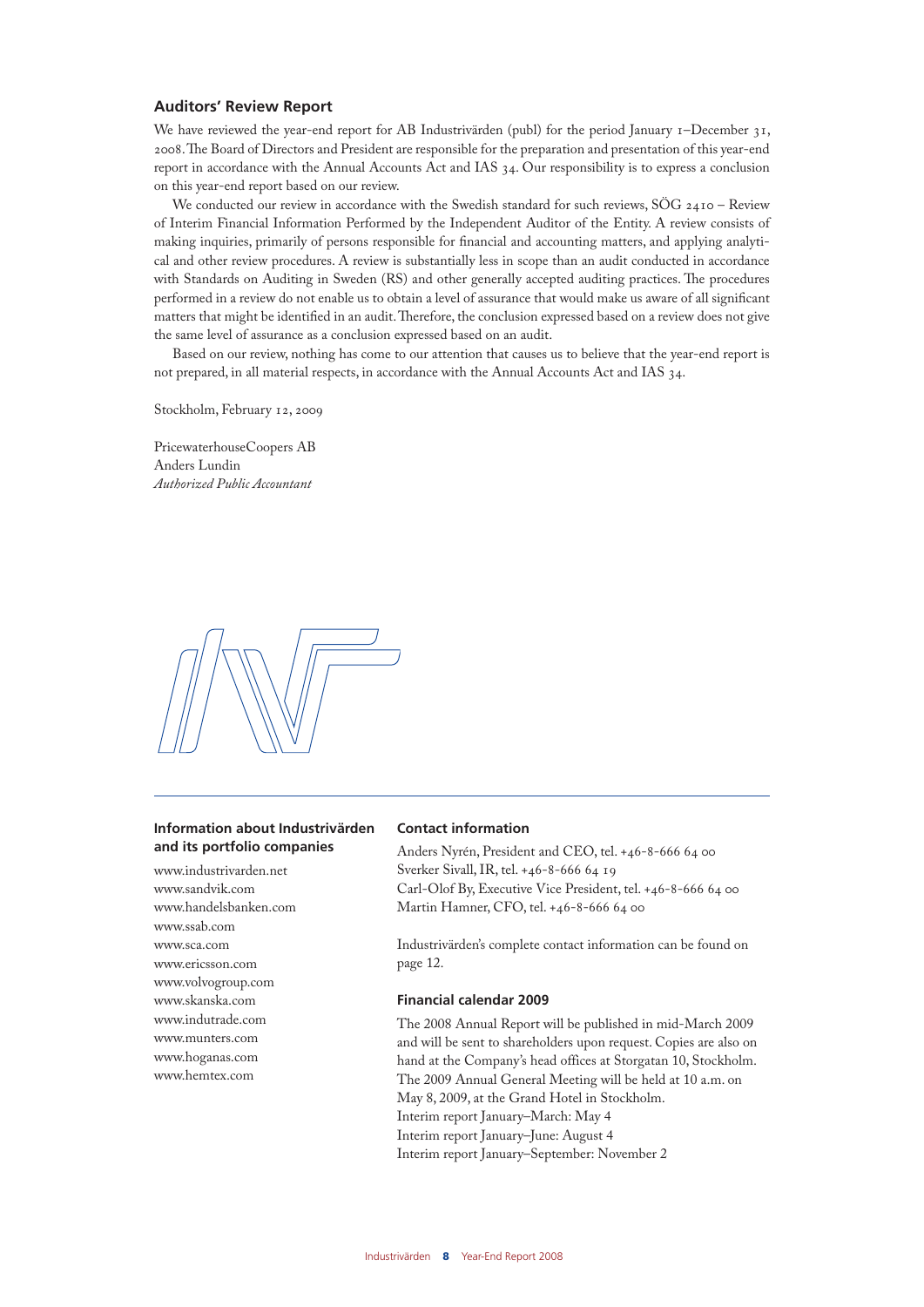## **Equities portfolio**

| February 9, 2009                   |                          | Market value |              | Share of portfo- | Share of capital Share of votes in |            |
|------------------------------------|--------------------------|--------------|--------------|------------------|------------------------------------|------------|
|                                    | No. of shares            | SEK M        | SEK/share    | lio value, %     | in company, %                      | company, % |
| Sandvik                            | 136,431,200              | 7,776        | 20           | 21               | 11.5                               | 11.5       |
| Handelsbanken A<br>Handelsbanken B | 64,995,564<br>118,900    | 7,602        | 20           | 20               | 10.4                               | 10.6       |
| Ericsson A                         | 74,400,000               | 5,394        | 14           | 14               | 2.3                                | 13.3       |
| <b>SCAA</b><br><b>SCAB</b>         | 48,600,000<br>22,200,000 | 4,820        | 13           | 13               | 10.0                               | 29.8       |
| SSAB A<br>SSAB B                   | 52,789,646<br>121,794    | 4,166        | 11           | 11               | 16.3                               | 21.2       |
| Volvo A                            | 70,218,284               | 3,195        | 8            | 9                | 3.3                                | 8.5        |
| Skanska A<br>Skanska B             | 15,010,700<br>15,314,800 | 2,350        | 6            | 6                | 7.2                                | 26.7       |
| Indutrade                          | 14,757,800               | 1,299        | 3            | $\overline{4}$   | 36.9                               | 36.9       |
| <b>Munters</b>                     | 10,950,000               | 416          | 1            | 1                | 14.6                               | 14.6       |
| Höganäs B                          | 3,550,000                | 279          | $\mathbf{1}$ | $\mathbf{1}$     | 10.1                               | 8.1        |
| Hemtex                             | 3,700,000                | 73           | $\Omega$     | 0                | 12.6                               | 12.6       |
| <b>Total</b>                       |                          | 37,370       | 97           | 100              |                                    |            |

Market value pertains to Industrivärden's share of the respective portfolio companies' total market capitalization.

| December 31, 2008 and    |               |        | December 31, 2007 |                  |              |              |
|--------------------------|---------------|--------|-------------------|------------------|--------------|--------------|
| <b>December 31, 2007</b> |               |        | Market value      | Share of portfo- | Market value |              |
|                          | No. of shares | SEK M  | SEK/share         | lio value, %     | SEK M        | SEK/share    |
| Handelsbanken            | 65,114,464    | 8,204  | 21                | 23               | 14.159       | 37           |
| Sandvik                  | 136,431,200   | 6,685  | 17                | 19               | 15,178       | 39           |
| <b>SCA</b>               | 70,800,000    | 4,738  | 12                | 14               | 8,289        | 21           |
| Ericsson                 | 74,400,000    | 4,412  | 12                | 13               | 5,866        | 15           |
| <b>SSAB</b>              | 52,911,440    | 3,597  | 9                 | 10               | 9,951        | 26           |
| Volvo                    | 69,949,995    | 3,057  | 8                 | 9                | 4,916        | 13           |
| Skanska                  | 30,325,500    | 2,350  | 6                 | 7                | 4.066        | 11           |
| Indutrade                | 14,757,800    | 978    | 3                 | 3                | 1,819        | 5            |
| <b>Munters</b>           | 10,950,000    | 420    | 1                 | 1                | 840          | 2            |
| Höganäs                  | 3,550,000     | 249    |                   |                  | 485          | $\mathbf{1}$ |
| Hemtex                   | 3,700,000     | 54     | $\Omega$          | $\overline{0}$   | 275          | $\Omega$     |
| Total                    |               | 34,744 | 90                | 100              | 65,844       | 170          |

In 2008 Ericsson carried out a 1:5 reverse split, whereby each five shares held were combined to form one new share.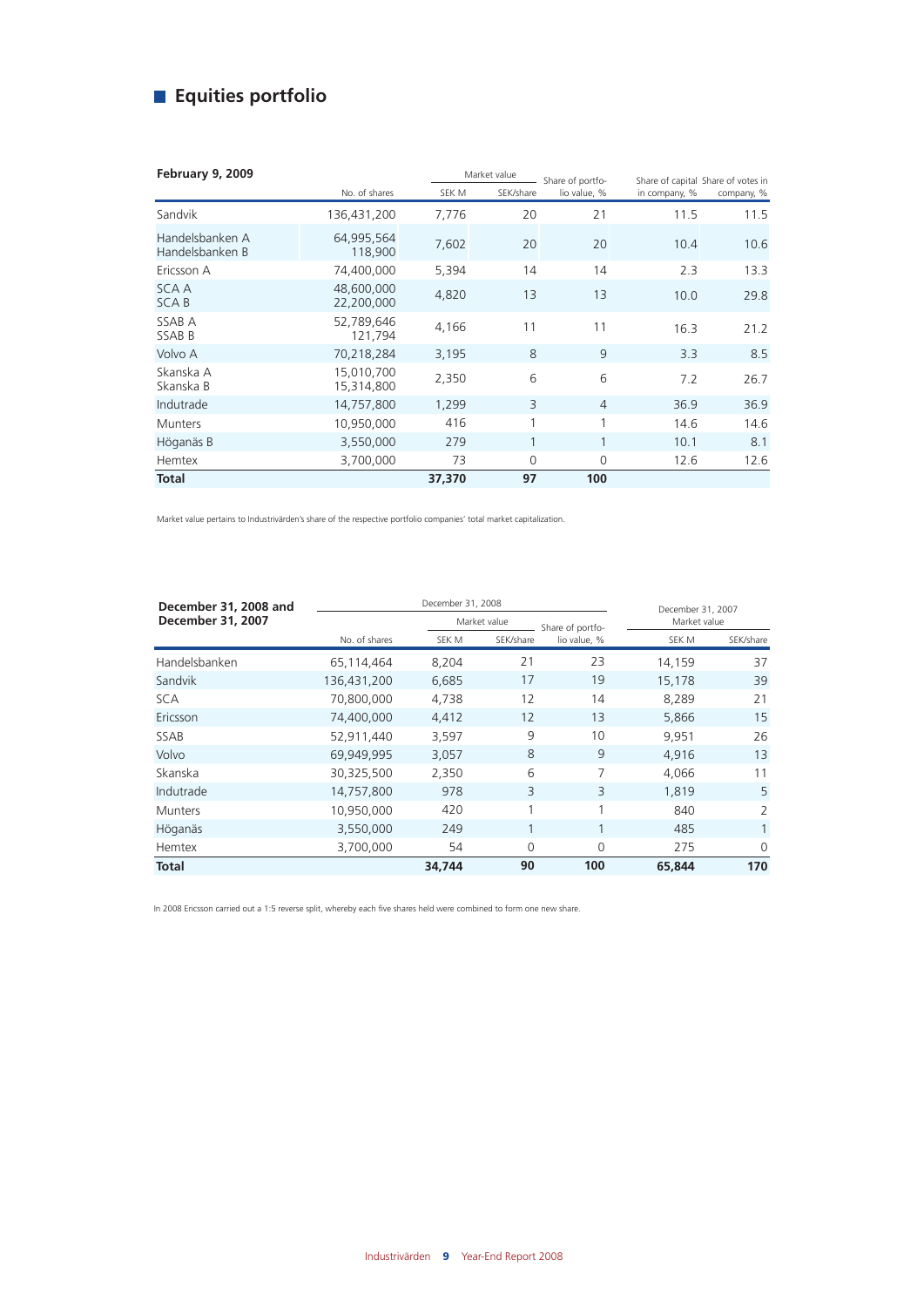## **Industrivärden Group**

| SEK M                                       | 2008<br>Oct.-Dec. | 2007<br>Oct.-Dec. | 2008<br>Jan.-Dec. | 2007<br>Jan.-Dec. |
|---------------------------------------------|-------------------|-------------------|-------------------|-------------------|
| Income statement                            |                   |                   |                   |                   |
| Dividend income from stocks                 |                   | $\overline{a}$    | 2,918             | 2,107             |
| Change in value of stocks                   | $-9,736$          | $-12,095$         | $-31,505$         | $-3,975$          |
| Other income and expenses*                  | -8                | $-18$             | $-12$             | 55                |
| Operating income                            | $-9,744$          | $-12,113$         | $-28,599$         | $-1,813$          |
| Financial items                             | -131              | $-91$             | $-515$            | $-289$            |
| Income after financial items                | $-9,875$          | $-12,204$         | $-29,114$         | $-2,102$          |
| Tax                                         |                   | 167               |                   | 160               |
| Net income for the period                   | $-9,875$          | $-12,037$         | $-29,114$         | $-1,942$          |
| Earnings per share, SEK                     | $-25.56$          | $-31.17$          | $-75.37$          | $-5.03$           |
| <b>Balance sheet</b> as per end of period   |                   |                   |                   |                   |
| Equities                                    |                   |                   | 34,744            | 65,844            |
| Other non-current assets                    |                   |                   | 94                | 90                |
| Total non-current assets                    |                   |                   | 34,838            | 65,934            |
| Short-term equity investments               |                   |                   | 15                | 73                |
| Cash and cash equivalents                   |                   |                   | 1,096             | 257               |
| Other current assets                        |                   |                   | 26                | 29                |
| Total current assets                        |                   |                   | 1,137             | 359               |
| Total assets                                |                   |                   | 35,975            | 66,293            |
| Shareholders' equity                        |                   |                   | 23,583            | 54,837            |
| Non-current interest-bearing liabilities    |                   |                   | 9,749             | 9,857             |
| Non-current noninterest-bearing liabilities |                   |                   | 15                | 18                |
| Total non-current liabilities               |                   |                   | 9,764             | 9,875             |
| Current interest-bearing liabilities        |                   |                   | 2,229             | 1,416             |
| Other liabilities                           |                   |                   | 399               | 165               |
| Total current liabilities                   |                   |                   | 2,628             | 1,581             |
| Total shareholders' equity and liabilities  |                   |                   | 35,975            | 66,293            |
| <b>Cash flow</b>                            |                   |                   |                   |                   |
| Cash flow from operating activities         |                   |                   | 2,401             | 1,926             |
| Cash flow from investing activities         |                   |                   | $-332$            | $-6,598$          |
| Cash flow from financing activities**       |                   |                   | $-1,230$          | 4,191             |
| Cash flow for the year                      |                   |                   | 839               | -481              |
| Cash and cash equivalents at year-end       |                   |                   | 1,096             | 257               |

\* Including short-term trading and management costs. \*\* Of which, dividend of SEK 1,931 M paid to the shareholders in 2008 and SEK 1,738 M in 2007.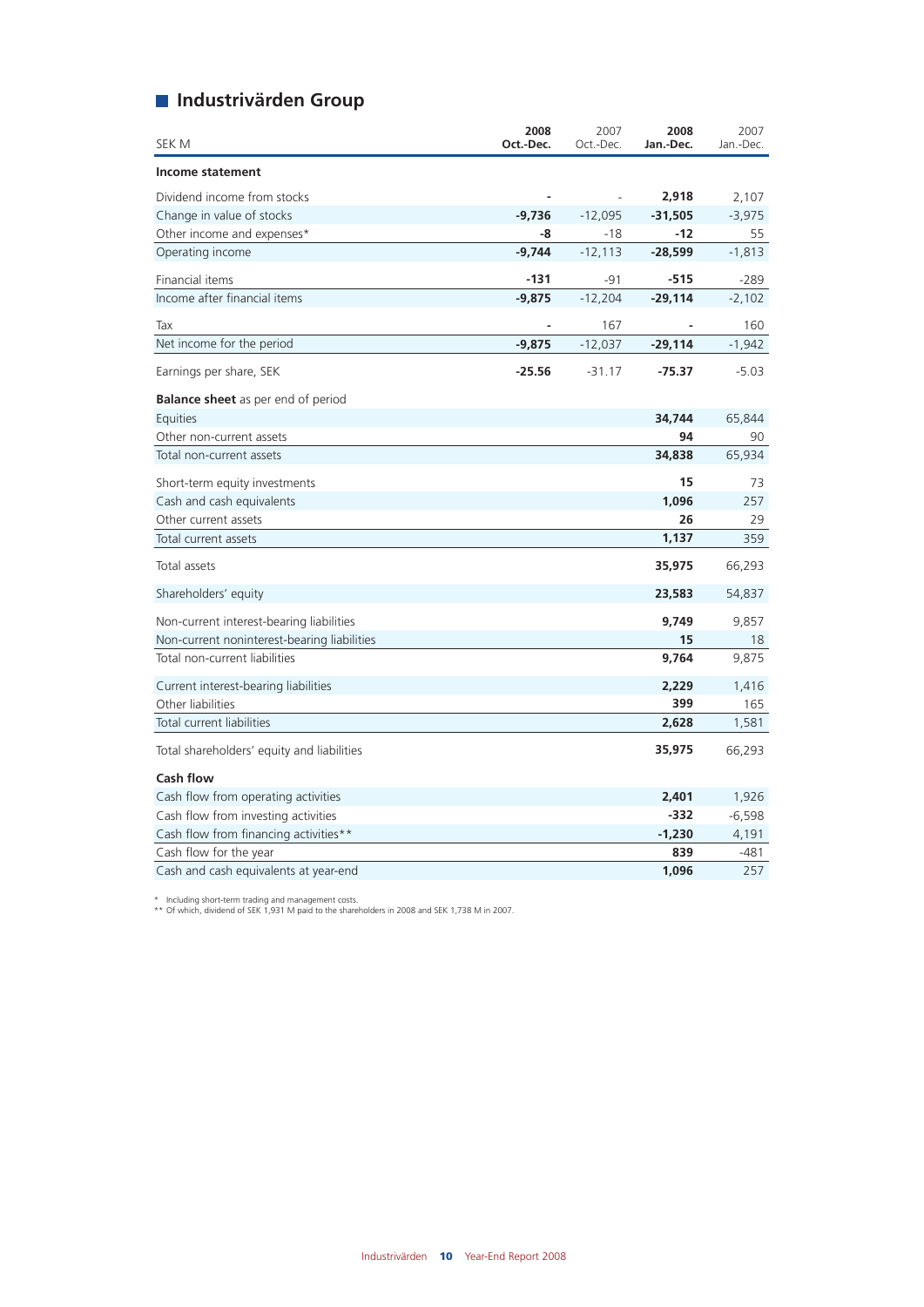| SEK M                                                | 2008<br>Jan.-Dec. | 2007<br>Jan.-Dec. |
|------------------------------------------------------|-------------------|-------------------|
| Changes in shareholders' equity                      |                   |                   |
| Opening shareholders' equity as per balance<br>sheet | 54,837            | 58,491            |
| Change in hedging reserve                            | $-209$            | 8                 |
| <b>Translation differences</b>                       | ٠                 | 18                |
| Income for the period                                | $-29,114$         | $-1,942$          |
| Dividend                                             | $-1,931$          | $-1,738$          |
| Closing shareholders' equity as per balance sheet    | 23,583            | 54,837            |
| <b>Key data</b> as per year-end                      |                   |                   |
| Shareholders' equity per share, SEK                  | 61                | 142               |
| Share price (Class A), SEK                           | 57                | 113               |
| Share price (Class C), SEK                           | 50                | 105               |
| Number of shares (thousands)                         | 386,271           | 386,271           |
| Interest-bearing net debt at year-end                |                   |                   |
| Cash and cash equivalents                            | 1,096             | 257               |
| Interest-bearing receivables                         | 69                | 65                |
| Non-current interest-bearing liabilities             | 9,749             | 9,857             |
| Current interest-bearing liabilities                 | 2,229             | 1,416             |
| Interest-bearing net debt                            | 10,813            | 10,951            |

## **Industrivärden – Parent Company**

| SEK M                                                  | 2008<br>Jan.-Dec. | 2007<br>Jan.-Dec. |
|--------------------------------------------------------|-------------------|-------------------|
| Income statement                                       |                   |                   |
| Operating income                                       | $-15,713$         | $-1,272$          |
| Income after financial items                           | $-16,223$         | $-1,548$          |
| Income for the period                                  | $-16,223$         | $-1,383$          |
| <b>Balance sheet</b> at year-end<br>Non-current assets | 33,128            | 51,576            |
| Current assets                                         | 1,178             | 341               |
| Total assets                                           | 34,306            | 51,917            |
|                                                        | 21,720            |                   |
| Shareholders' equity                                   |                   | 40,083            |
| Non-current liabilities                                | 8,746             | 9,856             |
| Current liabilities                                    | 3,840             | 1,978             |
| Total shareholders' equity and liabilities             | 34,306            | 51,917            |